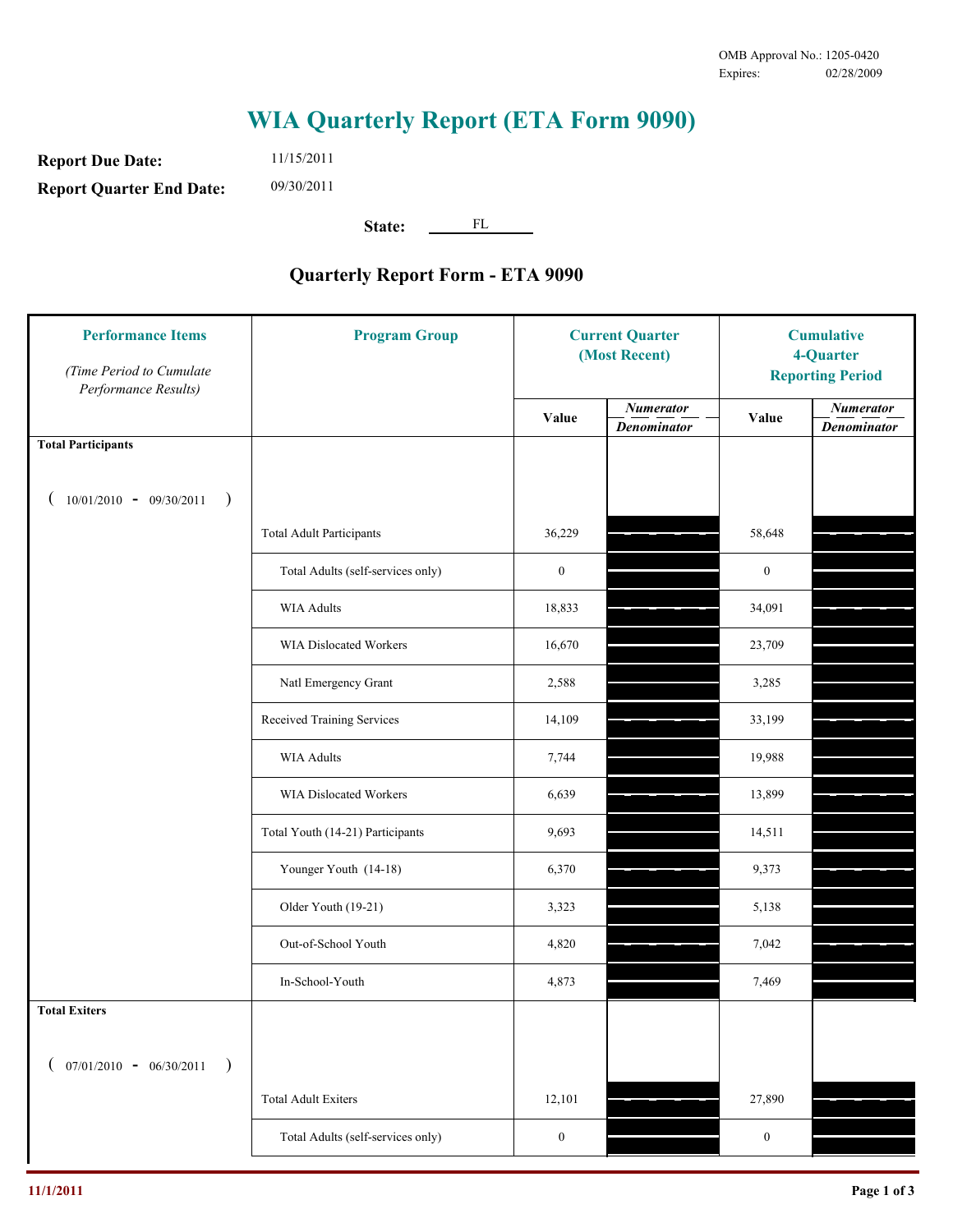| <b>Performance Items</b><br>(Time Period to Cumulate<br>Performance Results) | <b>Program Group</b>        | <b>Current Quarter</b><br>(Most Recent) |                                        | <b>Cumulative</b><br>4-Quarter<br><b>Reporting Period</b> |                                        |
|------------------------------------------------------------------------------|-----------------------------|-----------------------------------------|----------------------------------------|-----------------------------------------------------------|----------------------------------------|
|                                                                              |                             | Value                                   | <b>Numerator</b><br><b>Denominator</b> | Value                                                     | <b>Numerator</b><br><b>Denominator</b> |
|                                                                              | WIA Adults                  | 8,702                                   |                                        | 18,977                                                    |                                        |
|                                                                              | WIA Dislocated Workers      | 3,310                                   |                                        | 8,785                                                     |                                        |
|                                                                              | Natl Emergency Grant        | 362                                     |                                        | 835                                                       |                                        |
|                                                                              | Total Youth (14-21) Exiters | 1,969                                   |                                        | 7,487                                                     |                                        |
|                                                                              | Younger Youth (14-18)       | 1,178                                   |                                        | 5,065                                                     |                                        |
|                                                                              | Older Youth (19-21)         | 791                                     |                                        | 2,422                                                     |                                        |
|                                                                              | Out-of-School Youth         | 886                                     |                                        | 2,952                                                     |                                        |
|                                                                              | In-School Youth             | 1,083                                   |                                        | 4,535                                                     |                                        |
| <b>Placement in Employment or</b><br>Education                               |                             |                                         |                                        |                                                           |                                        |
| $01/01/2010 - 12/31/2010$ )<br>€                                             |                             |                                         |                                        |                                                           |                                        |
|                                                                              | WIA Youth (14-21)           | 39.4                                    | 604<br>1,534                           | 46.1                                                      | 2,927<br>6,350                         |
| <b>Attainment of Degree or</b><br>Certification                              |                             |                                         |                                        |                                                           |                                        |
| $01/01/2010 - 12/31/2010$<br>$\big)$<br>$\overline{ }$                       |                             |                                         |                                        |                                                           |                                        |
|                                                                              | WIA Youth (14-21)           | 53.2                                    | 864<br>1,623                           | 59.1                                                      | 3,938<br>6,662                         |
| <b>Literacy or Numeracy Gains</b>                                            |                             |                                         |                                        |                                                           |                                        |
| $10/01/2010 - 09/30/2011$                                                    |                             |                                         |                                        |                                                           |                                        |
|                                                                              | WIA Youth (14-21)           | 48.5                                    | 307<br>$\sqrt{633}$                    | 38.8                                                      | 886<br>2,284                           |
| Youth Diploma or Equivilance Rate                                            |                             |                                         |                                        |                                                           |                                        |
| $07/01/2010 - 06/30/2011$ )<br>€                                             |                             |                                         |                                        |                                                           |                                        |
|                                                                              | WIA Younger Youth (14-18)   | 70.3                                    | 471                                    | 71.1                                                      | 1,385                                  |
| <b>Skill Attainment Rate</b>                                                 |                             |                                         | 670                                    |                                                           | 1,948                                  |
|                                                                              |                             |                                         |                                        |                                                           |                                        |
| $07/01/2010 - 06/30/2011$<br>$\lambda$<br>$\overline{ }$                     |                             |                                         | 2,429                                  |                                                           | 7,874                                  |
| <b>Entered Employment Rate</b>                                               | WIA Younger Youth (14-18)   | 81.3                                    | 2,989                                  | 76.8                                                      | 10,250                                 |
|                                                                              |                             |                                         |                                        |                                                           |                                        |
| $01/01/2010 - 12/31/2010$<br>$\lambda$<br>€                                  |                             |                                         |                                        |                                                           |                                        |
|                                                                              | Adults                      | 79.8                                    | 1,273<br>1,595                         | 78.8                                                      | 5,035<br>6,388                         |